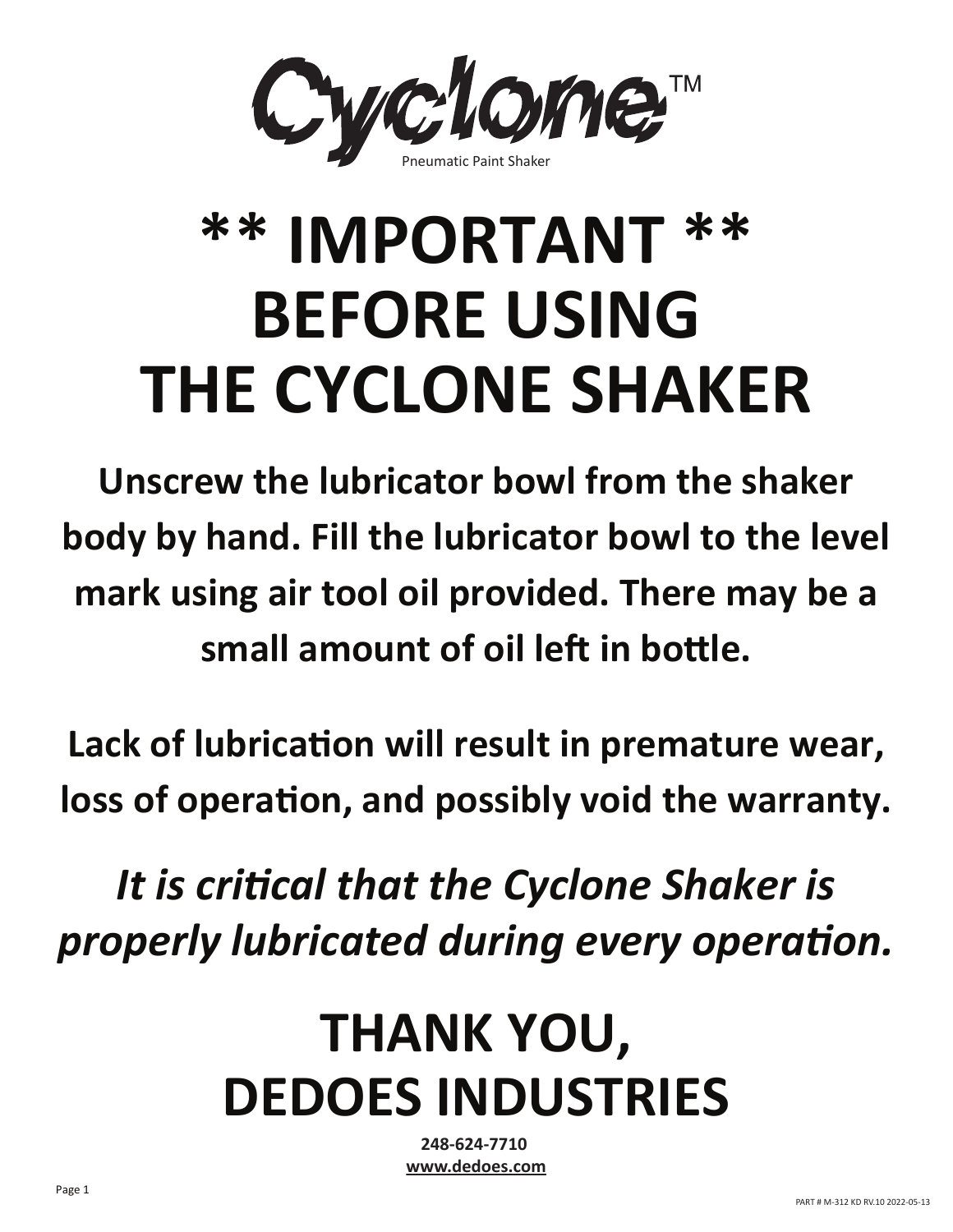

Cyclone Paint Shaker User Manual Part No: 0910P (Shaker) / 0915P (Pedestal)



## IMPORTANT

Read and follow these instructions carefully to ensure proper operation and warranty protection of your new paint shaker.

## WARRANTY

Dedoes warrants the Cyclone Paint Shaker against defects due to defective material, design or manufacturing for 3 years from the date of manufacturing. The warranty covers all manufactured parts on the shaker that are defective or damaged. All products, goods, services and equipment comply with all applicable environmental, safety, design and regulatory laws, regulations, customs and requirements of the region in which they are delivered and put into service. This warranty does not cover any items that have been damaged due to mutilation, alteration, misuse or abuse. Corrosion due to neglect or chemicals is not covered by this warranty. Dedoes will not be responsible for loss of time, inconvenience or other consequential damages. Warranty is void: if there is any lack of lubrication and/or poor maintenance in which has caused the operation of the shaker to fail, if Dedoes parts are not used for repairs or installation, and if shaker is not installed properly.

This is the only warranty on Dedoes products and no other expressed warranty by anyone other than Dedoes, in writing, will be binding on the manufacturer. This warranty is transferable from the location of the original installation of the shaker to any additional installation location within the warranty time period.

Warranty return policy: Under no circumstances should the shaker or any part there-of be returned to Dedoes for inspection, replacement, and/or repair without the written consent from Dedoes.

## WARNING

The Cyclone Shaker is approved for hazardous areas. This paint shaker is intended for use only by trained professionals in industrial work areas where public and incidental access is prohibited. The manufacturer prohibits the sale or use for other purposes.

Do not use motor oil. The oil should have neither gum and varnish removers nor petroleum distillates. Never use silicone oils or grease in a paint shop. Use a standard petroleum 10W non-detergent rust inhibiting air tool oil, such as Lubriplate Rockwell 10R, or other air tool oil recommended for all air cylinders and air tools. The clear plastic drip rate adjustment knob on the automatic lubricator may crack or break if exposed to certain solvents and synthetic oils. Do not operate the shaker on compressed nitrogen or other inert gases without positive ventilation of the work area.

## INSTALLATION

Bolt the pedestal securely to the floor (hardware not included) and bolt the shaker to the pedestal (hareware included). Always seal the shaker housing to the pedestal with non-silicone elastomeric sealant to prevent leaking and greatly reduce noise. See page 13 for instructions and a template.

The shaker may be bolted to a bench or table top, (hardware not included). However, the bench must be rigid or it will shake apart. Always seal the shaker housing to the bench top with non-silicone elastomeric sealant to prevent leaking and greatly reduce noise. See page 14 for instructions and a template.

Mount the supplied lubricator to the shop air line and connect the shaker using a 1/4 inch (4 mm) inside diameter air hose that is no longer than four feet (1.2M). The hose must be rated for 200 PSI (1300 kPa) or higher working pressure. Avoid air line low spots to prevent water traps. Connect the shaker as shown by Option 1 below. Excessive moisture or any dirt in the airline must be prevented by installing an air filter as shown in Option 1. The lubricator may be mounted directly onto the shaker shown by Option 2 below. Install the lubricator with the arrow pointing toward the shaker in the direction of the air flow. Unscrew the lubricator bowl from the body. Fill the lubricator bowl with the supplied air tool oil to the fill line. Screw the bowl on straight to avoid cross threading. The seal ring on the bowl of the lubricator body must be installed correctly for the lubricator to work. Check that the drip rate adjustment knob is open and set to 4. Adjust the lubricator by turning the vertical line on the drip rate dial clockwise until it stops and then turning it counter clockwise to number 4. Install a quick connect in the air line upstream of the control valve to allow manual lubrication when needed. If manual lubrication is required, squirt a few drops of oil into the quick connect plug before each use.

OPTION 2:

## OPTION 1:



**For technical support on our products or addi�onal accessories, please call us at 248-624-7710 or visit our web site: www.dedoes.com**

Shaker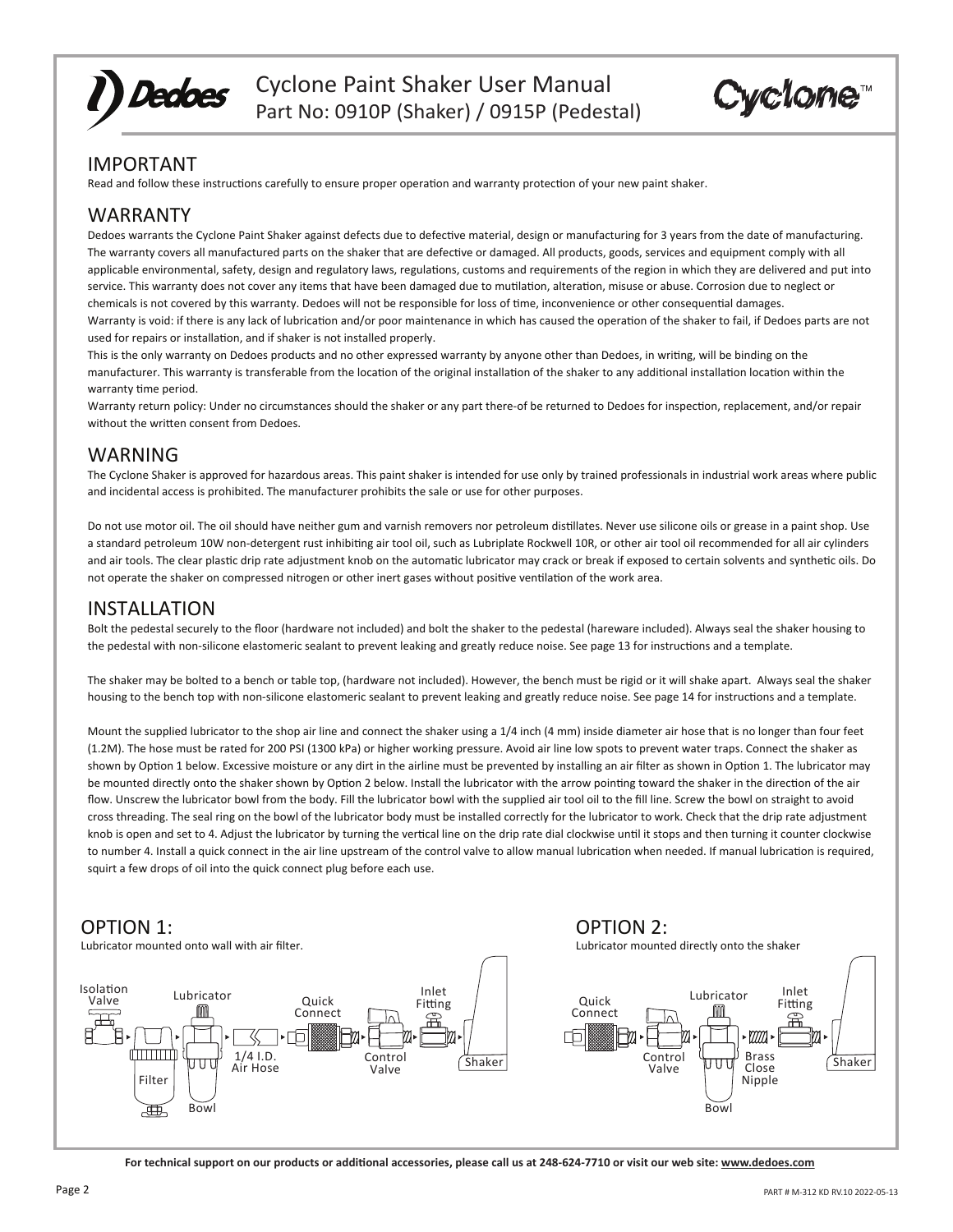



## ASSEMBLY NOTES:

| <b>Item</b>              | PN#           | <b>Torque</b>       | <b>Thread Lube</b> | <b>Notes</b>                                                                         |
|--------------------------|---------------|---------------------|--------------------|--------------------------------------------------------------------------------------|
| Piston Screw & Rod End   | M-279 & M-286 | $20 - 25$ ft-lb     | Thread Lock**      | Heat to 550°F to disassemble.                                                        |
| Relief Jam Nut           | M-299         | 15 ft-Ib MAX**      | N/A                | Adjust to leave one nut thickness of the threads exposed.                            |
| Inlet Elbow              | M-307         | $5$ ft- $1b$        | Thread Seal*       |                                                                                      |
| <b>Cylinder Stud</b>     | M-277         | $5$ ft- $1b$        | Thread Lock**      |                                                                                      |
| Cylinder Stud & Jam Nut  |               | $15$ ft- $1b$ (Jam) | N/A                | Tighten until the shock bushing swells to the washer diameter.                       |
| Crank Arm                | M-289         | $28$ ft- $1b$       | N/A                | Install the nut away from the housing.                                               |
| <b>Inlet Fittings</b>    | $M-243$       | $15$ ft- $1b$       |                    |                                                                                      |
| <b>U-Bolt Nuts</b>       | M-251         | $28$ ft- $1b$       | Torque evenly      | Level the U-Bolt while torquing.                                                     |
| Jaw Bolt Nuts            | M-251         | $15/18$ ft-Ib       | N/A                |                                                                                      |
| <b>Cylinder Assembly</b> |               | N/A                 | N/A                | Remove the retaining ring & pull internals together with the rod end to disassemble. |
| Rod End                  | M-286         | $20$ ft- $1b$       | Thread Lock**      | Remove the seals, heat to 550°F to break the thread lock, and install new rod seal.  |

All parts must be completely clean and lubricated before assembly or rapid wear may result.

\* NOTE: Thread Seal: Non-hardening gasket cement (Permatex "Aviation Form-A-Gasket" or equal).

\*\* Thread Lock: Lubricating, anaerobic hardening thread locking compound (Loctite 271, "Stud-N-Bearing Mount", or equal).

Note: (One lb. In. equals 1/12 of one lb. Ft.).

## REMEMBER TO:

· Bolt the shaker down securely.

· Seal the shaker to the pedestal or bench with non silicone elas�c sealant.

· Provide a drainage hole beneath the shaker when bench top mounted.

- · Mount the lubricator directly onto the shaker.
- · Fill the lubricator bowl with air tool oil to the fill line.
- · Keep the lubricator to shaker hose under 4 foot long. Avoid air line low spots (water traps).
- · Install an air filter if there's water/dirt in the air line.
- · Be sure the shaker gets enough air tool oil during opera�on.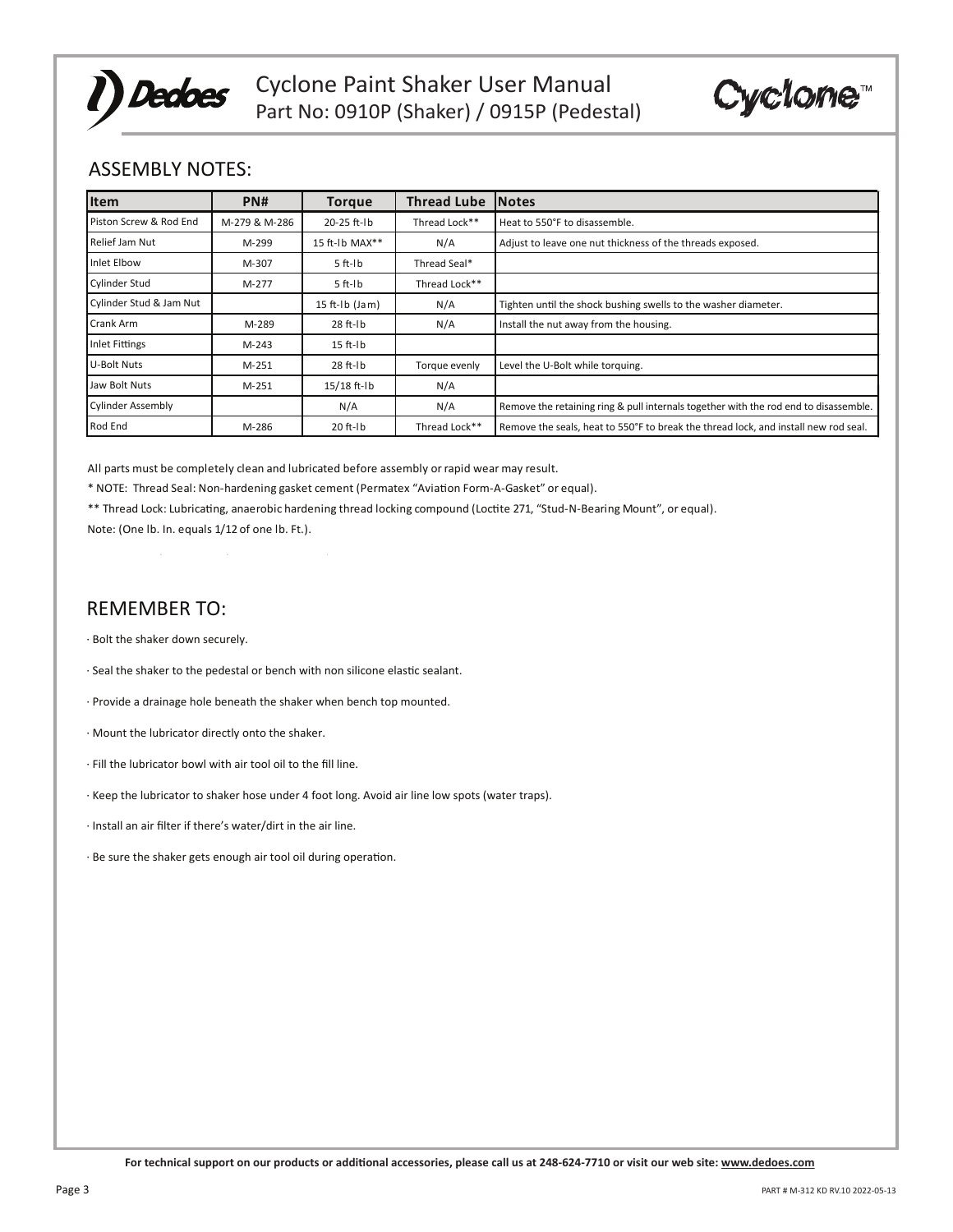

Cyclone Paint Shaker User Manual Part No: 0910P (Shaker) / 0915P (Pedestal)



### OPERATION

After installation, clamp the can firmly, but avoid crushing the can. Clamp mostly empty cans and aerosol cans with lid toward clamp handle. Tighten square gallons securely with the can lid straight up, the long sides of the can against the clamp jaws, and the corners resting on the jaw cradles.

**During opera�on, stay near the shaker while shaking square gallon or aerosol cans to ensure they do not leak or become loose. Aerosol cans only require**  a short shake time to loosen the internal agitation ball.

Start and stop the shaker by quickly opening and closing the control valve (P1382) about 1/4 turn. If the shaker stops exactly at the center position or is not getting enough oil, it may not start automatically. Close the control valve and cock the can clamp to one side then open the control valve to re-start.

Check that the lubricators drip rate adjustment knob is set to 4. Adjust the lubricator by turning the vertical line on the drip rate dial clockwise until it stops and then turn it counter clockwise to number 4. Each time the shaker is started, the lubricator may take a few seconds to start dripping oil. A drip rate of once every 15 to 20 seconds is suitable. Do not force the adjustment knob or screw. If it is not working, check the oil level and see TROUBLESHOOTING on page 6.

Check the oil level once a week or more often as follows:

- Unscrew the lubricator bowl and dump any watery/milky oil out.
- Refill the oil to the level mark
- Carefully reinstall the bowl making sure the bowl gasket ring is in place and the bowl is screwed on straight.
- Check/adjust the shake angle if the air pressure at the shaker is over 120 PSI (780 kPa) with an air line at maximum normal pressure as follows: A) Clamp up a full one-gallon round can of paint
	- B) Start the shaker
	- C) Loosen the  $\frac{3}{8}$  inch lock nut at the adjustment screw on the air inlet fitting and adjust the screw to obtain a total shaking angle motion of about 30° (See below).
	- D) Stop the shaker and tighten the lock nut while holding adjustment.

Use a non silicone spray lubricant to re-lubricate the clamp screw and grease for both Zerk fittings once every three months. (See below) Lubricate more often in severe duty, outdoor, and or dirty areas.

Grease the crank pin Zerk (one shot) through vent hole when can clamp is rotated left to stop. Use more air tool oil to avoid internal rust if you have heavy air line moisture, and install a filter. Check that the lubricator is oiling each time you stop shaker.





There are two Zerk fittings on the shaker that require multipurpose calcium or lithium-based chassis grease every three months. One is at the base of the main shaft on the main housing, the other is inside the main housing assembly. It can only be seen when the shaker is at a 30° angle. Rotate the shaker manually through a cycle until the Zerk fitting is visible for lubrication. The total angle is 30° when the Zerk fitting is just fully visible in the hole or, the total angle is 30° when the angle of the clamp frame (M-247) motion matches 30° angle shown to the left. The access hole in the top of the shaker housing should never have oil poured into it. It is only to allow access to the internal Zerk fitting to grease.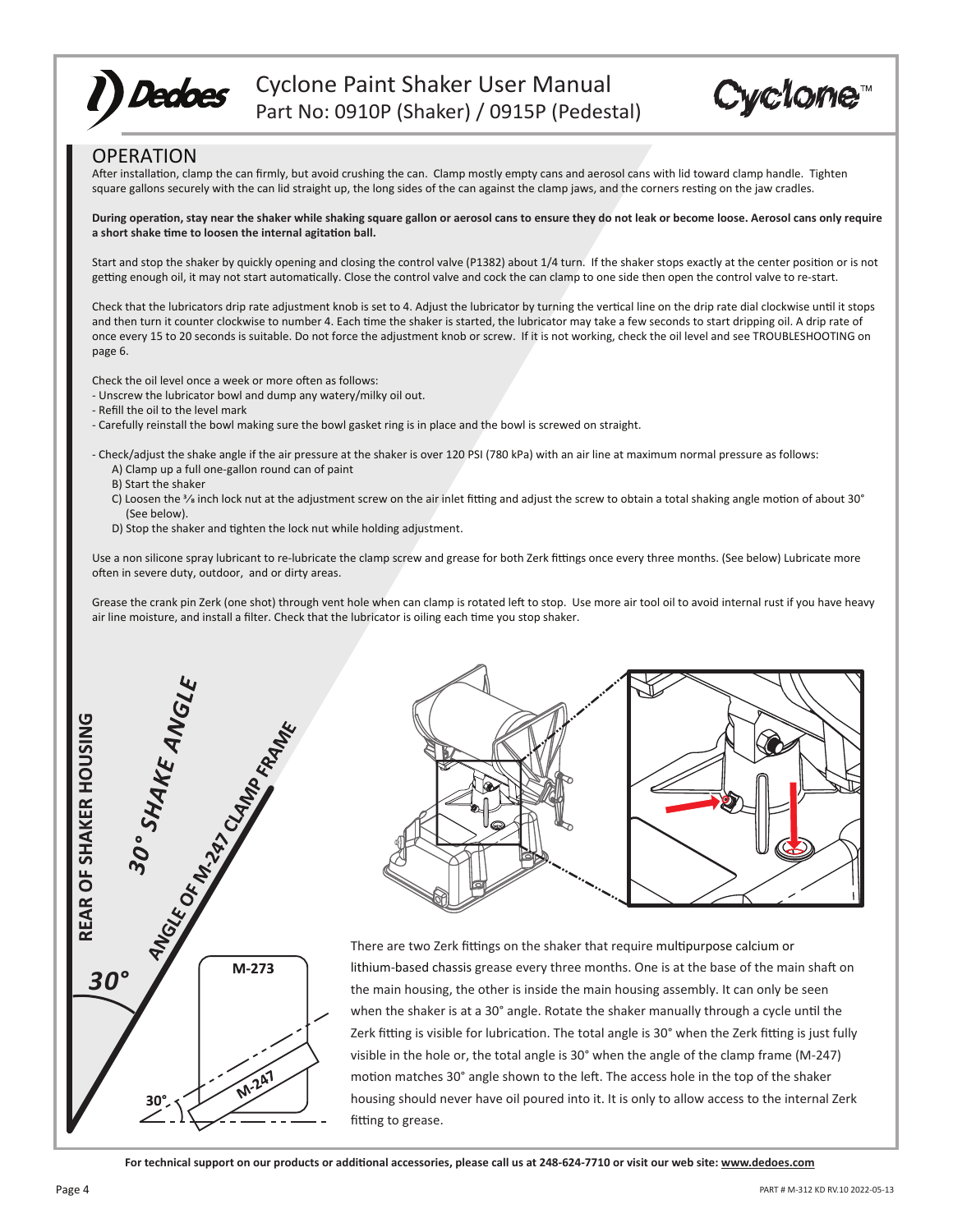

Cyclome<sup>®</sup>

## SPECIFICATIONS

**Air Pressure:** 90 to 120 PSI (lbs./in2 gage) (600 to 1200 kPa). Line pressure over 150 PSI requires a regulator and relief valve upstream of air hose.

**Air Inlet Threads:** ¼ inch PTF (Seal with thread tape).

**Shake Angle:** If operating at over 120 PSI pressure, the shake angle must be set to 30° (see page 4) with a full gallon can clamped, air at maximum normal line pressure. The shaker is supplied with a 30° shake angle. (See "OPERATION" on page 4)

Air **Consumption:** Approximately 4.3 CFM (0.002 M3/sec) free air with 1 gallon (U.S.) 12 lb. can at 30° shake angle.

**Speed:** 135RPM to 800 RPM. Suggested at 700 cycles/minute at 30° shake angle. Adjustable at control valve, automa�cally compensates for can size.

**Capacity:** The shaker can hold half liter cans, and pint cans through four liter round cans. Including gallons, imperial gallons, most aerosols (with caps) and square gallons. Do not exceed cans larger than 7.0" diameter and 9.5" tall.

**Maximum Shake Weight:** The maximum weight is 16 lbs. gross can weight. Excessive weight can damage the shaker and void the warranty.

**Recommended Shake Time:** Refer to your paint manufacturers recommenda�on.

**Final Filter:** Bronze, spring-retained 40 micron element behind inlet elbow (M-307).

**Oil Consumption:** Install the automatic lubricator and adjust the lubricator by the turning vertical line on the drip rate dial clockwise un�l it stops and then turn it counter clockwise to number 4. When not using the lubricator, add three drops of air tool oil at air inlet before every use. Allow a ten minute maximum operation time between manual oiling.

Recommended Oil: Petroleum 5W to 10W Non-detergent Rust Inhibiting Air Tool Oil such as Lubriplate Rockwell 10R. Oil should not contain gum removers or petroleum dis�llates. *Do not use motor oil.* Never use silicone oils or grease in a paint shop.

Grease: Multipurpose calcium or lithium-based chassis grease. Re-lubricate both Zerk fittings every 3 to 6 months, or more often in severe service.

#### **Product Dimensions:**

Cyclone Air Shaker - Dedoes PN# 0910P 20cm W x 26.5cm D x 35.5cm H (8in W x 10.5in D x 14in H) Weight: 9 kgs (20 lbs)

Pedestal - Dedoes PN# 0915P 27cm W x 21cm D x 78cm H (10.75in W x 8.25in D x 30.75in H) Weight: 7 kgs (16 lbs)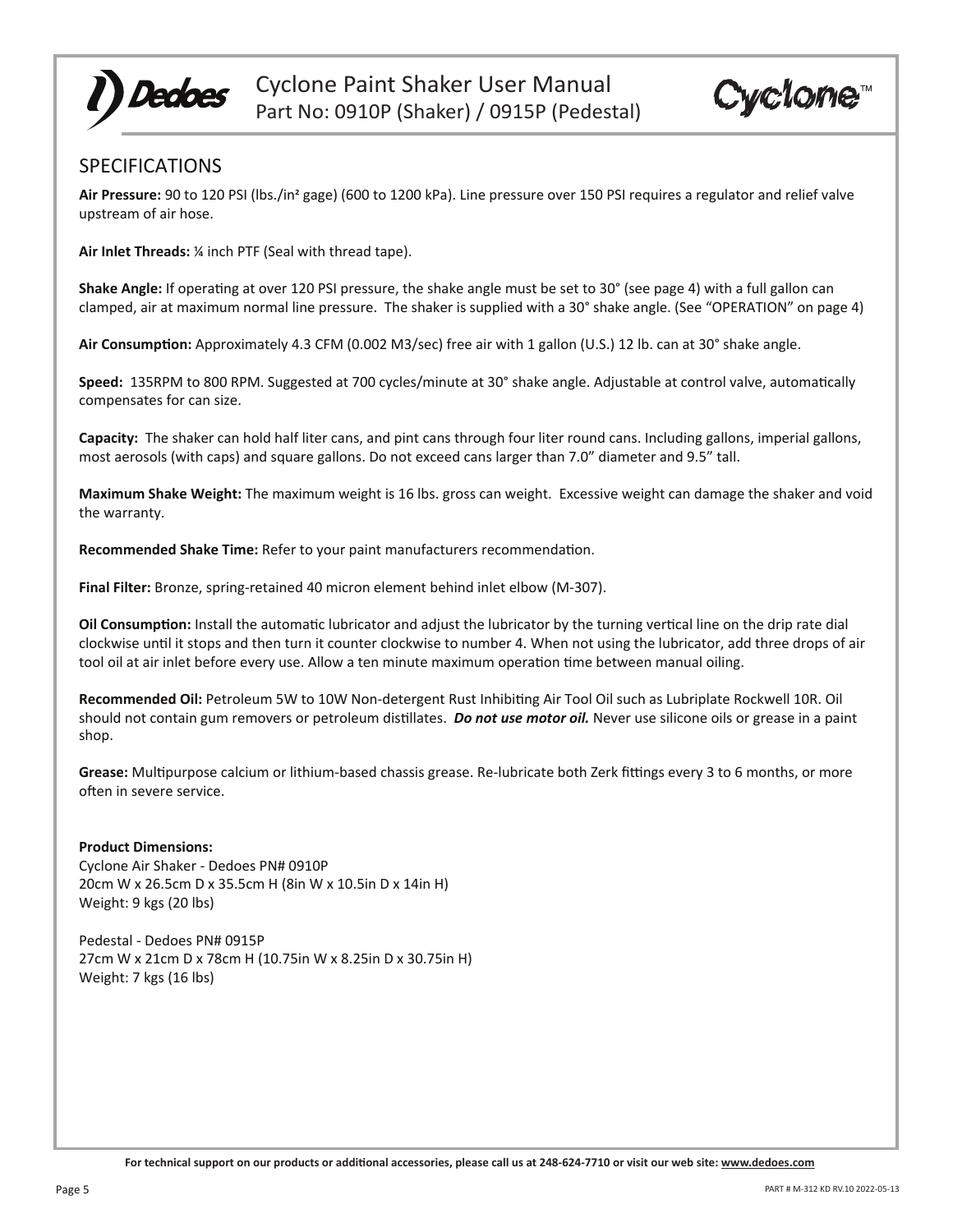

Cyclone™

## TROUBLESHOOTING

#### **Issue: Shaker will not shake**

1. If it is newly installed, there is probably a blockage in the inlet fitting (M-243). The user may hear air blowing through the shaker without it shaking. It is possible that pipe tape may be causing blockage in the air supply. Disconnect the air hose (M-311) inside the shaker at the motor, and blow the blockage out through the inlet fitting. Blockage may cause the shaker to start and then stop, then restart and stop repeatedly as it sucks the blockage into the system at start up and blows it back out when it is shut off again.

2. If the shaker is two to three months old, check the lubrication. While the lubricator (M-318) is removed, squirt a few drops of air tool oil into the inlet fitting (M-243) and start the shaker. After a few cycles it should be operational. Reattach the lubricator and fill with oil. Ensure the correct installation of the lubricator. Adjust the lubricator by turning the vertical line on the drip rate dial clockwise until it stops and then turn it counter clockwise to number 4. The drip rate is preset prior to shipping, it should not have to be adjusted. Check the O-ring seal around the bowl, replace/adjust as needed.

3. If it is an older shaker, it may need to be rebuilt with a rebuild kit (M-232RK). Test to check the compression by moving the Can Clamp Assembly (M-315) back and forth to see if there is any resistance in the shake cycle. There should be resistance when moving the can clamp. If not, a rebuild kit is likely needed. Rebuild kits include instructions to replace seals, o-rings, and other vital components within the shaker. See page 9 for more information.

4. Check the screw (M-262) in the inlet fitting (M-243). It should not be turned down too far. One and a half threads should be visible when looking into the inlet fitting. Turning the screw too far will reduce the air supply and stop the shaker. The speed of the shaker can be adjusted by turning the inlet fitting screw.

#### **Issue: Shaker will not shake a�er being rebuilt.**

1. The Can Clamp Assembly (M-315) must be installed onto the Main Shaft (M-270) for the shaker to operate correctly.

2. It is possible the Rebuild Kit (M-232RK) may have been installed incorrectly. Follow the included instruc�ons and review each step.

3. Inspect the Check Valve Discs (M-296 & M-297) to ensure they are not stacked on top of each other. Adjust as necessary.

Note: The exhaust ports are designed to exhaust air, oil, water or whatever else is going through the shaker each time the piston cycles. It is working properly when doing so.

#### **Issue: The shaker is noisy**

1. Check the Rod End Bearing (M-287). Rotate the Can Clamp Assembly (M-315) until the interior Zerk fitting (M-272) is visible. Add lubrication to the Zerk Fitting in the Housing Assembly's (M-273) hole. Inspect and replace the Rod End Bearing as necessary.

2. Check the Clamp Nuts (M-250 & M-254). Paint build up on the Clamp Frame (M-247) over time can cause these to loosen from the Clamp Screw (M-253) and the Jaws (M-244). Clean the Clamp Frame of paint buildup and replace/re-�ghten the Clamp Nuts as necessary.

3. Seal or reseal the shaker to the Pedestal or bench top. Sealing the shaker to its mounting surface will prevent 60% of operation noises.

4. Check the Shock Bushing (M-263). Cans that are too heavy (+16 lbs) can cause premature wear on the Shock Bushing. Also, too much air pressure (+150 lbs.) can cause wear. Inspect and replace the Shock Bushing as necessary.

#### Issue: Smoke/Vapor coming out of the lubrication hole in the Housing Assembly (M-273) or oil leaking out of the base of the shaker.

1. The lubricator (M-318) maybe set too high. Adjust the lubricator by turning the vertical line on the drip rate dial clockwise until it stops and then turn it counter clockwise to number 4. Seal the shaker to the pedestal or bench top to reduce leaking.

#### **Issue: Broken U-bolt (M-252)**

1. The nuts (M-251) have been over �ghtened when the angle of the can clamp has been adjusted. The nuts should have 28 pounds of torque evenly spread between them.

#### **Issue: User hears air blowing through an older shaker but it does not shake**.

1. Check the Piston O-ring (M-265) and the Check Valves (M-296 and/or M-297). Clean and replace as necessary.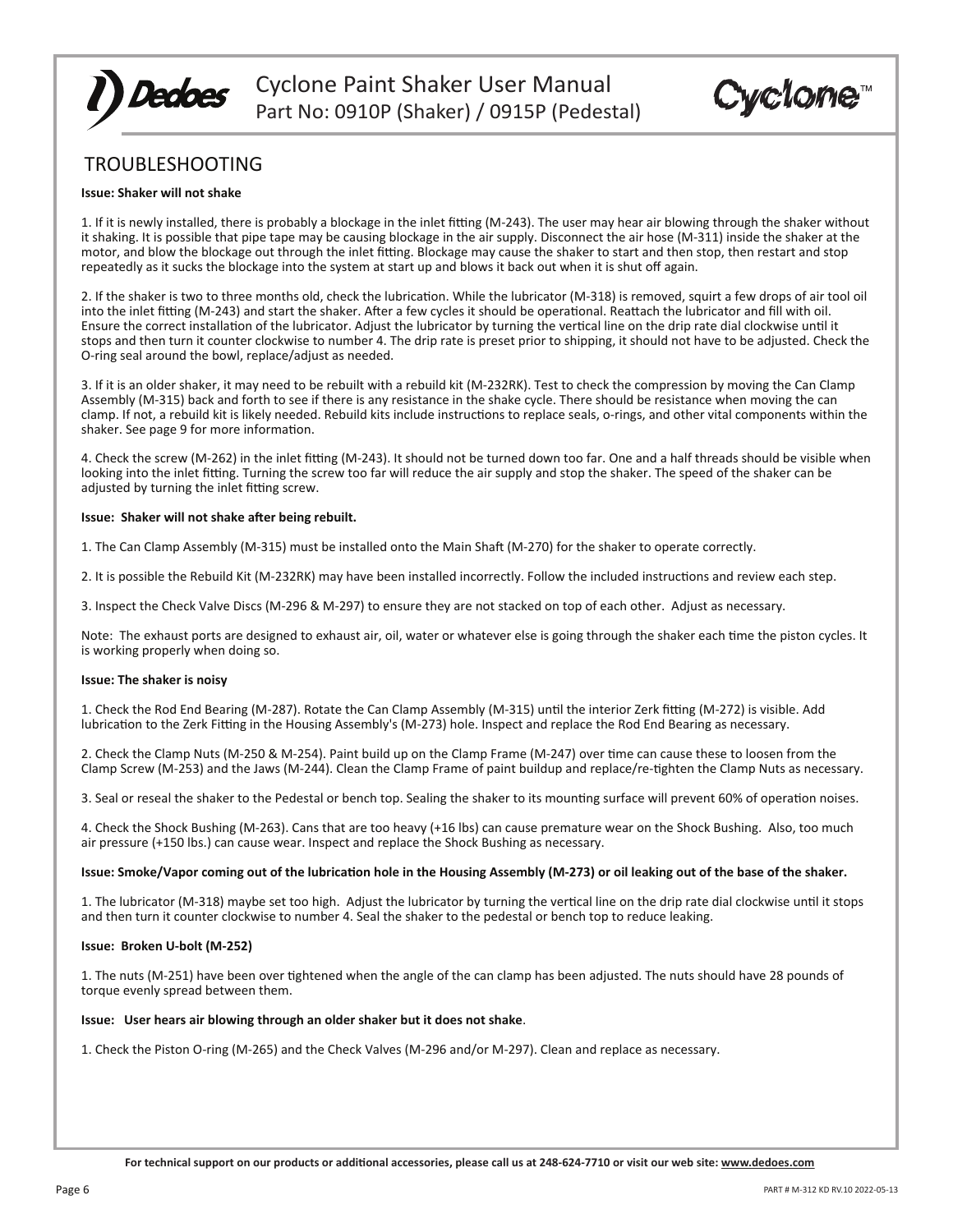Cyclone™

## TROUBLESHOOTING

**Dedoes** 

#### **Issue: Jaws not staying �ght on the paint cans.**

1. Paint build up on the Clamp Frame (M-247) may cause the Clamp Nuts (M-250 and/or M-254) to become worn or loose when forcing the Jaws (M-244) closed. Clean and inspect the Clamp Frame and replace/re-�ghten the Clamp Nuts as necessary.

#### **Issue: The shake angle is too large**

1. The can may be over the maximum of 16 lbs or may have catalyzed solid. Inspect and replace the can.

2. The shaker is receiving too much air pressure. Adjust the control valve (P1382). Line pressure over 150 PSI requires regulator and relief valve upstream of air hose.

3. The shake angle at start up should be adjusted to 30° (See page 4). The shaker is supplied from the manufacturer with a 30° shake angle.

#### **Issue: The shaker runs slow and or stops**

1. Check the oil. It may be out of oil or fouled with motor oil. Refill and replace the oil as necessary.

2. The shaker is not getting enough air. Check for any of the following causes. The air pressure is low. The air supply is being restricted. The inlet filter (M-305) / inlet fitting (M-242) is blocked. The inlet screw (M-262) is set too low. Adjust the screw until one and a half threads are visible within the opening.

3. The relief valve is stuck open or the final filter is clogged.

4. The valve discs are dirty, seals are missing or damaged, or the piston o-ring (M-265) is worn.

#### **Issue: The shaker is hard starting**

1. When the compression is OK and the motor moves freely check for bad piston seals, a dirty disc in valve body, air contamination residue, or excess water. It may also be that the shaker is being turned on too slowly, or that the angle adjustment screw (M-262) on the inlet fitting (M-242) is turned in too far.

2. When the compression is OK, but the motor is dragging, it is likely due to not enough air oil, or the improper type of oil. 3. With very low compression, but the motor moves freely, check the piston (M-280), and the piston o-ring (M-265) for damage. There also may not be enough oil to seal valve discs, or a stuck relief valve.

#### **Issue: Lubricator will not operate**

1. Check the oil in the lubricator (M-318), fill as necessary. Check to make sure the adjustment knob is open and set to 4 and that the flow arrow on the lubricator is pointing toward the shaker.

2 Vibration during operation may be preventing drip visibility when mounted onto shaker.

3. Check the bowl of the lubricator for damage, missing gaskets and o-rings, or damaged/crossed threads.

#### **Issue: The shaker uses too much air**

1. The shake angle is too large. Adjust it to 30°.

2. Check the relief valve, it may be stuck or broken. Also inspect the piston seals or rod seal (M-282) and replace as necessary.

#### **Issue: The shaker is leaking oil**

1. The shaker housing is not sealed to a pedestal or bench. Apply **non silicone** sealant all around the bottom of the housing and the bolt holes. Seal the shaker to its mounting surface to reduce the majority of operation noise.

2. The lubricator (M-318) dial is opened too much. Adjust the lubricator by turning the vertical line on the drip rate dial clockwise until it stops and then turn it counter clockwise to number 4.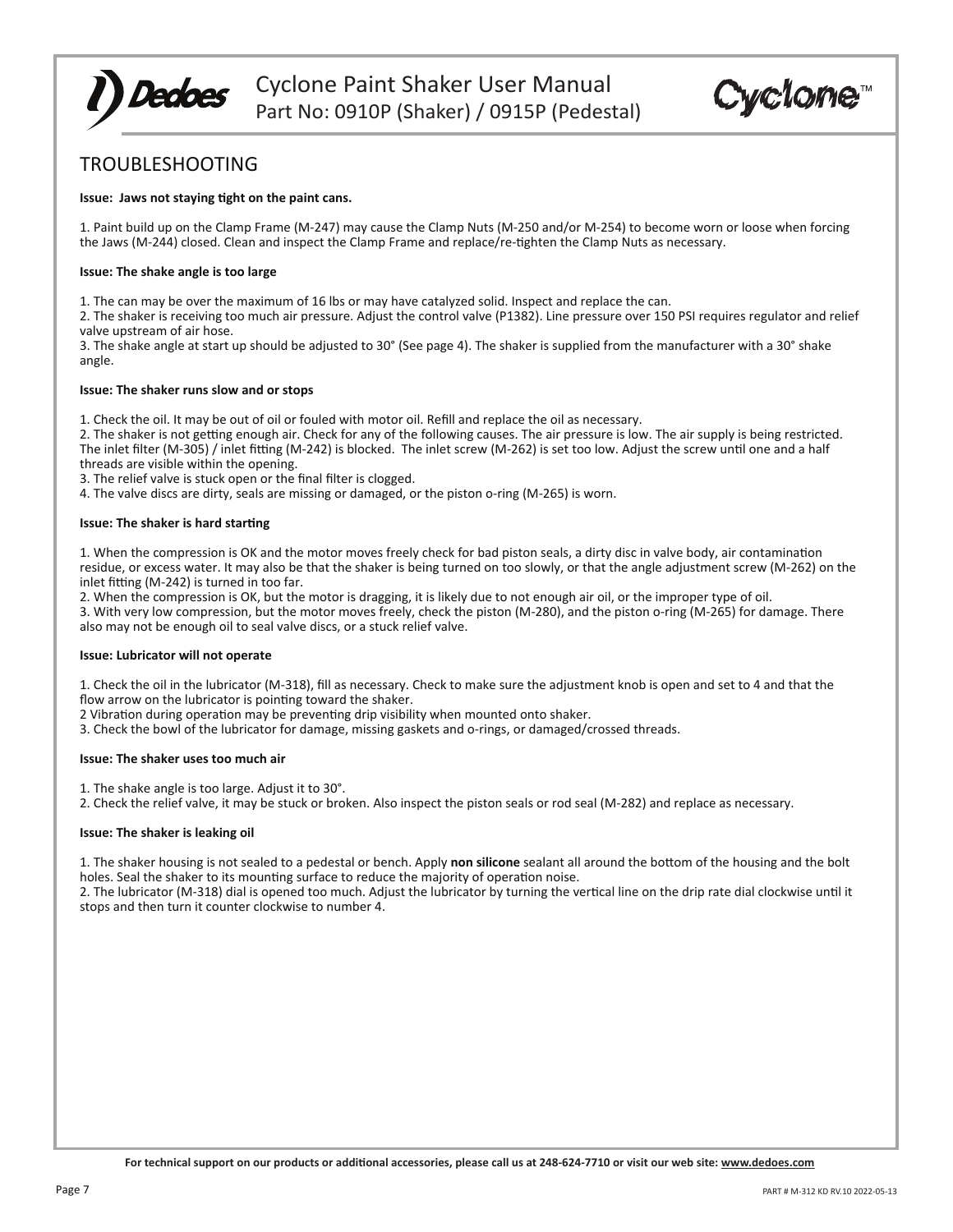



It is recommended to grease/lubricate the Cyclone Shaker every three months and check the oil once a week. Use Non detergent Air Tool Oil 5W to 10W to refill the Cyclone Shaker.

|      |              |             |      | Oil   |      | Grease |  |
|------|--------------|-------------|------|-------|------|--------|--|
| Date | Completed By | Verified By | Okay | Added | Okay | Added  |  |
|      |              |             |      |       |      |        |  |
|      |              |             |      |       |      |        |  |
|      |              |             |      |       |      |        |  |
|      |              |             |      |       |      |        |  |
|      |              |             |      |       |      |        |  |
|      |              |             |      |       |      |        |  |
|      |              |             |      |       |      |        |  |
|      |              |             |      |       |      |        |  |
|      |              |             |      |       |      |        |  |
|      |              |             |      |       |      |        |  |
|      |              |             |      |       |      |        |  |
|      |              |             |      |       |      |        |  |
|      |              |             |      |       |      |        |  |
|      |              |             |      |       |      |        |  |
|      |              |             |      |       |      |        |  |
|      |              |             |      |       |      |        |  |
|      |              |             |      |       |      |        |  |
|      |              |             |      |       |      |        |  |
|      |              |             |      |       |      |        |  |
|      |              |             |      |       |      |        |  |
|      |              |             |      |       |      |        |  |
|      |              |             |      |       |      |        |  |
|      |              |             |      |       |      |        |  |
|      |              |             |      |       |      |        |  |
|      |              |             |      |       |      |        |  |
|      |              |             |      |       |      |        |  |
|      |              |             |      |       |      |        |  |
|      |              |             |      |       |      |        |  |
|      |              |             |      |       |      |        |  |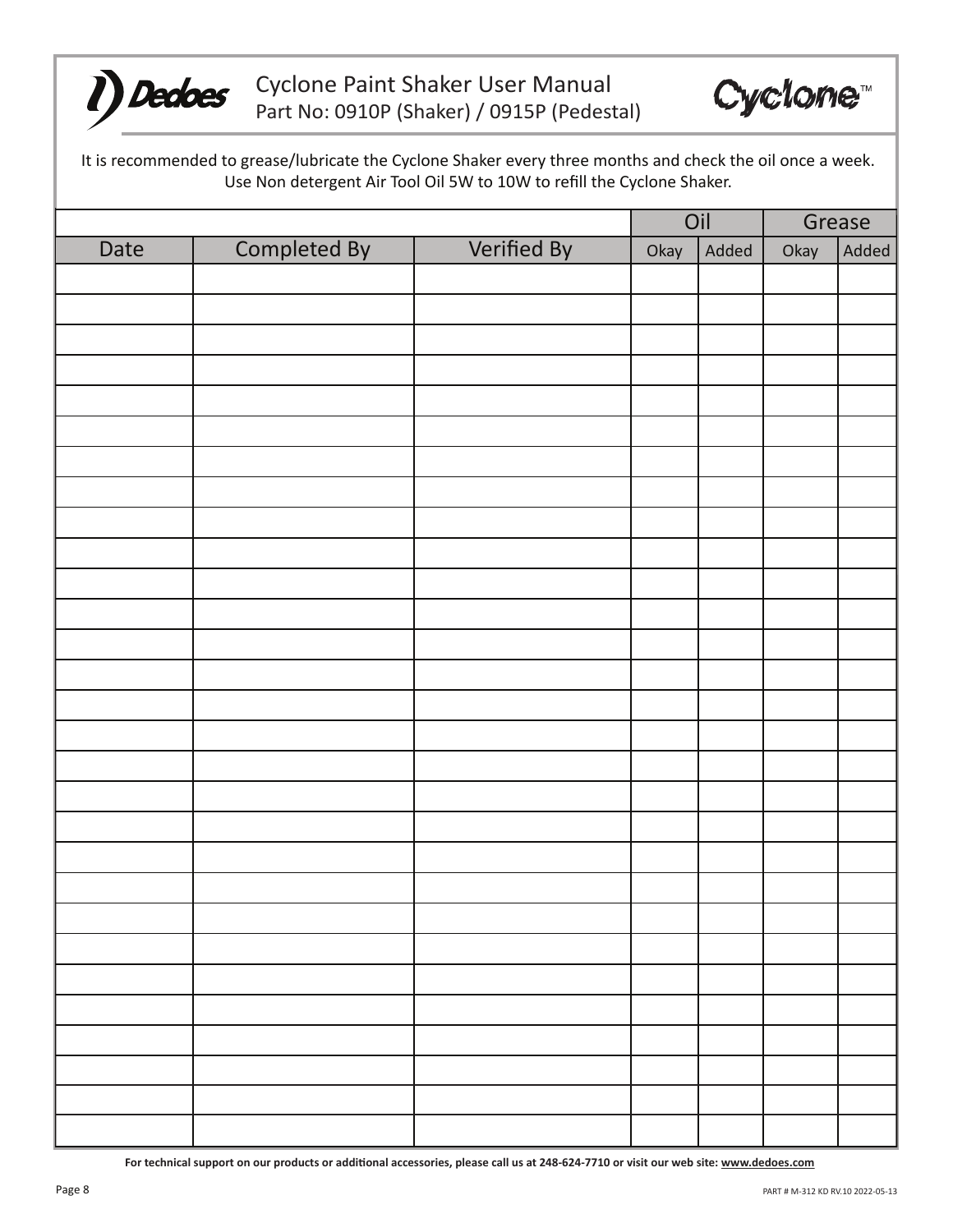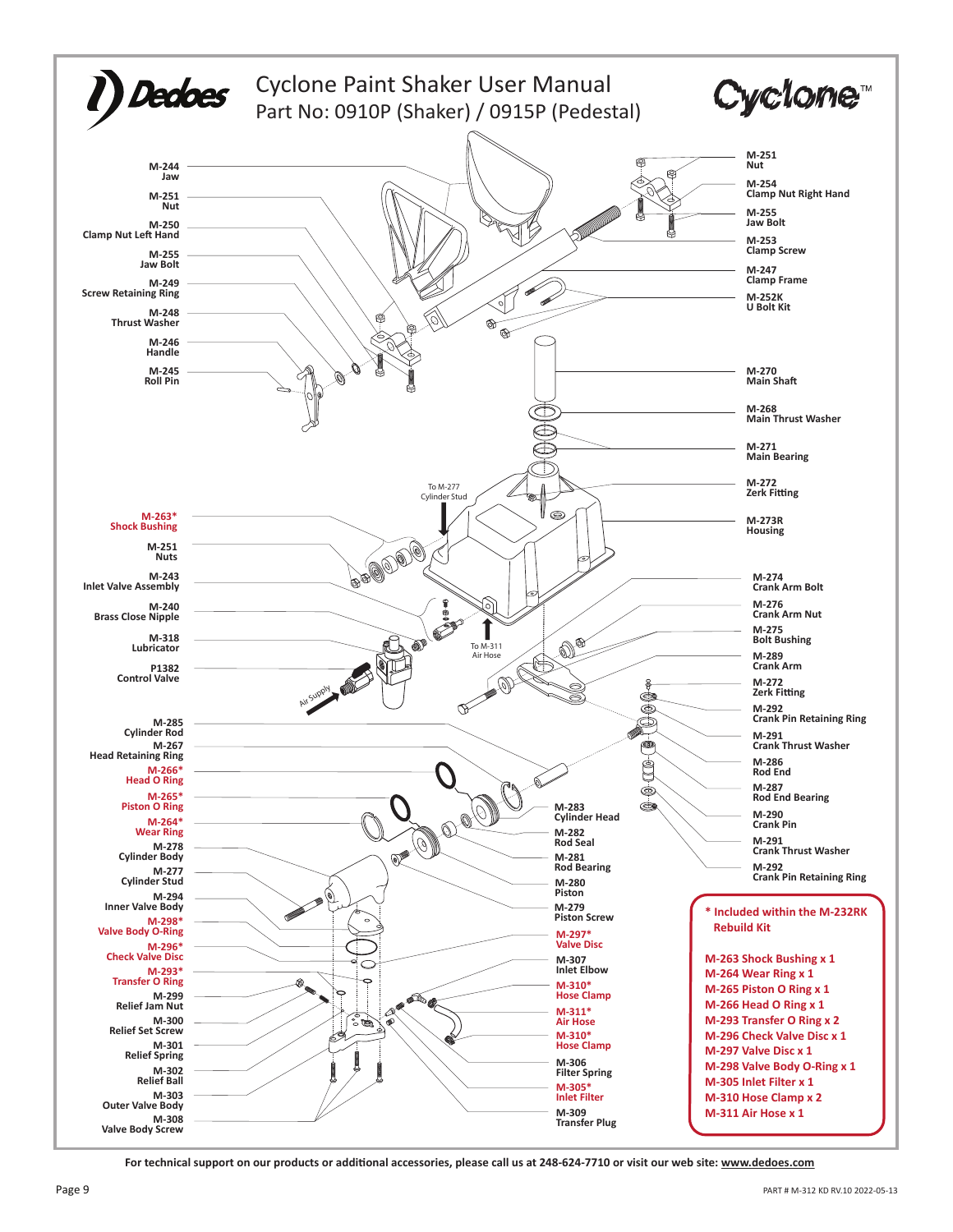

Cyclone Paint Shaker User Manual Part No: 0910P (Shaker) / 0915P (Pedestal)



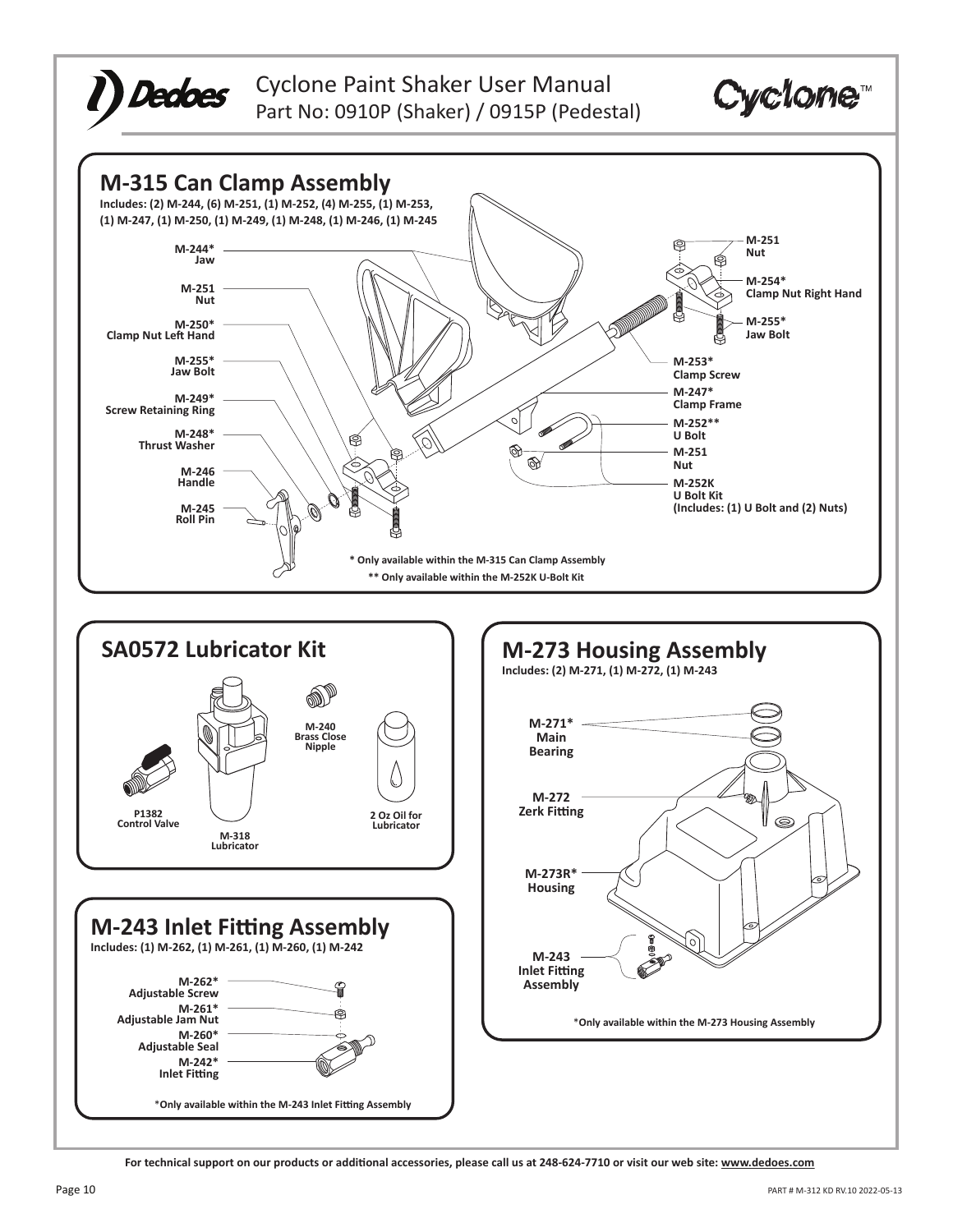



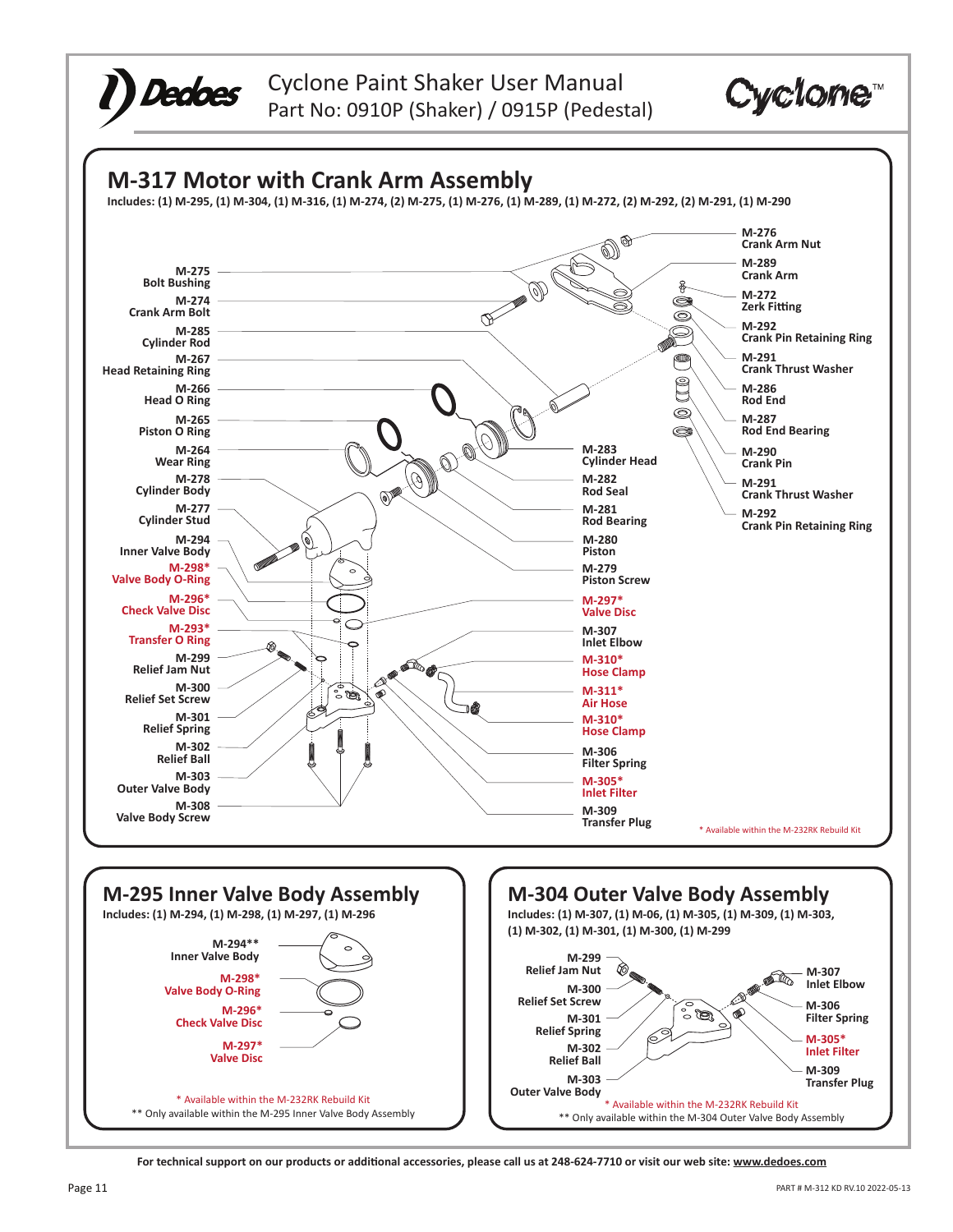



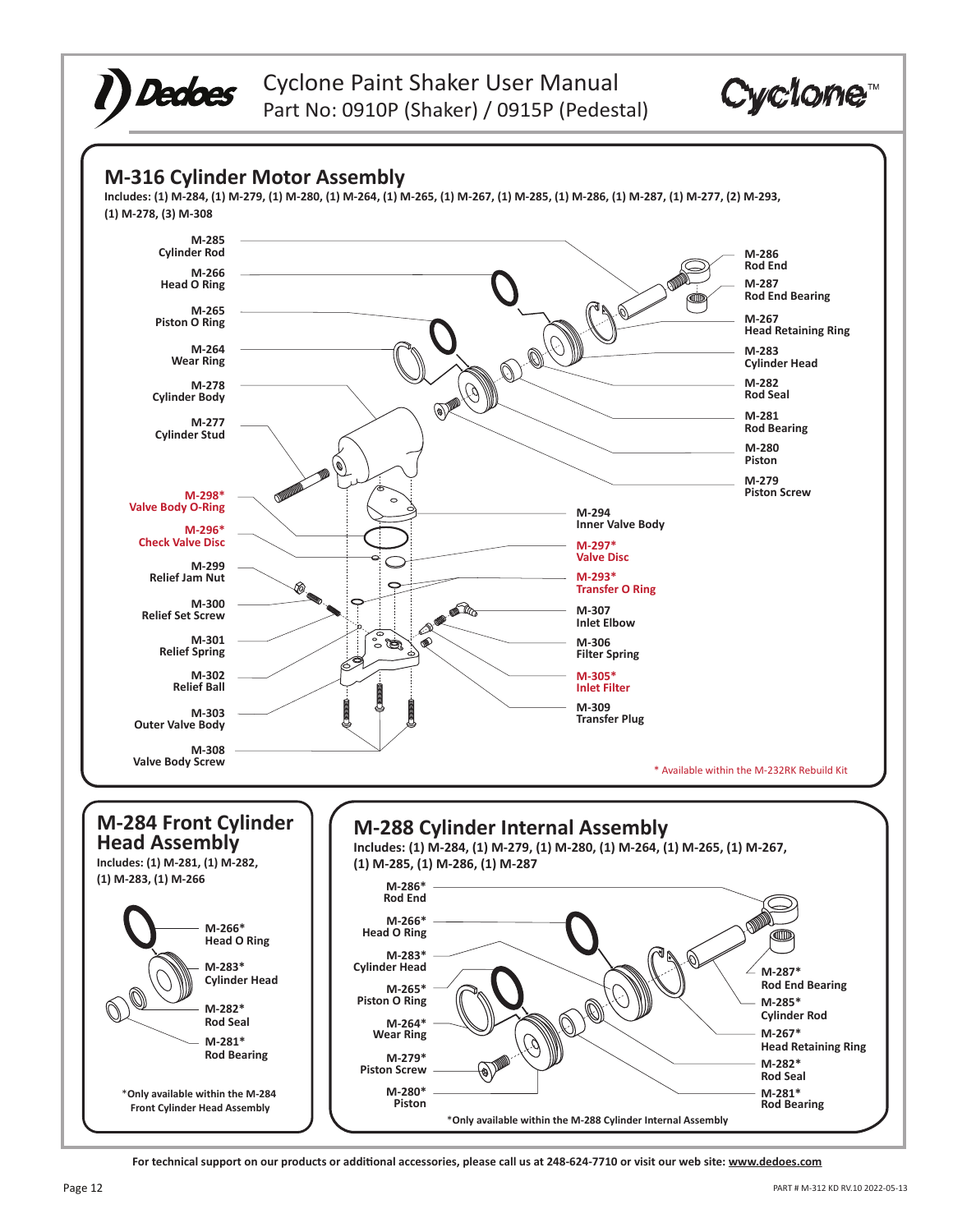

The Pedestal base is 8.0 inch (203 mm) square.

Each mounting hole is at a 0.5 inch (12.5 mm) from outer edges.

The recommended bolt length for mounting the pedestal is 1.5 inch (38 mm) to 2.0 inch (51 mm)minimum.

Drill four holes in the floor and install the pedestal with expansion bolt anchors and % inch (10 mm) machine bolts.

The inner circles on the template are intended to assist with mounting the pedestal to a wheel and tire.

Remember to seal the shaker to the pedestal with a non silicone elastic sealant to prevent leaks and reduce noise.